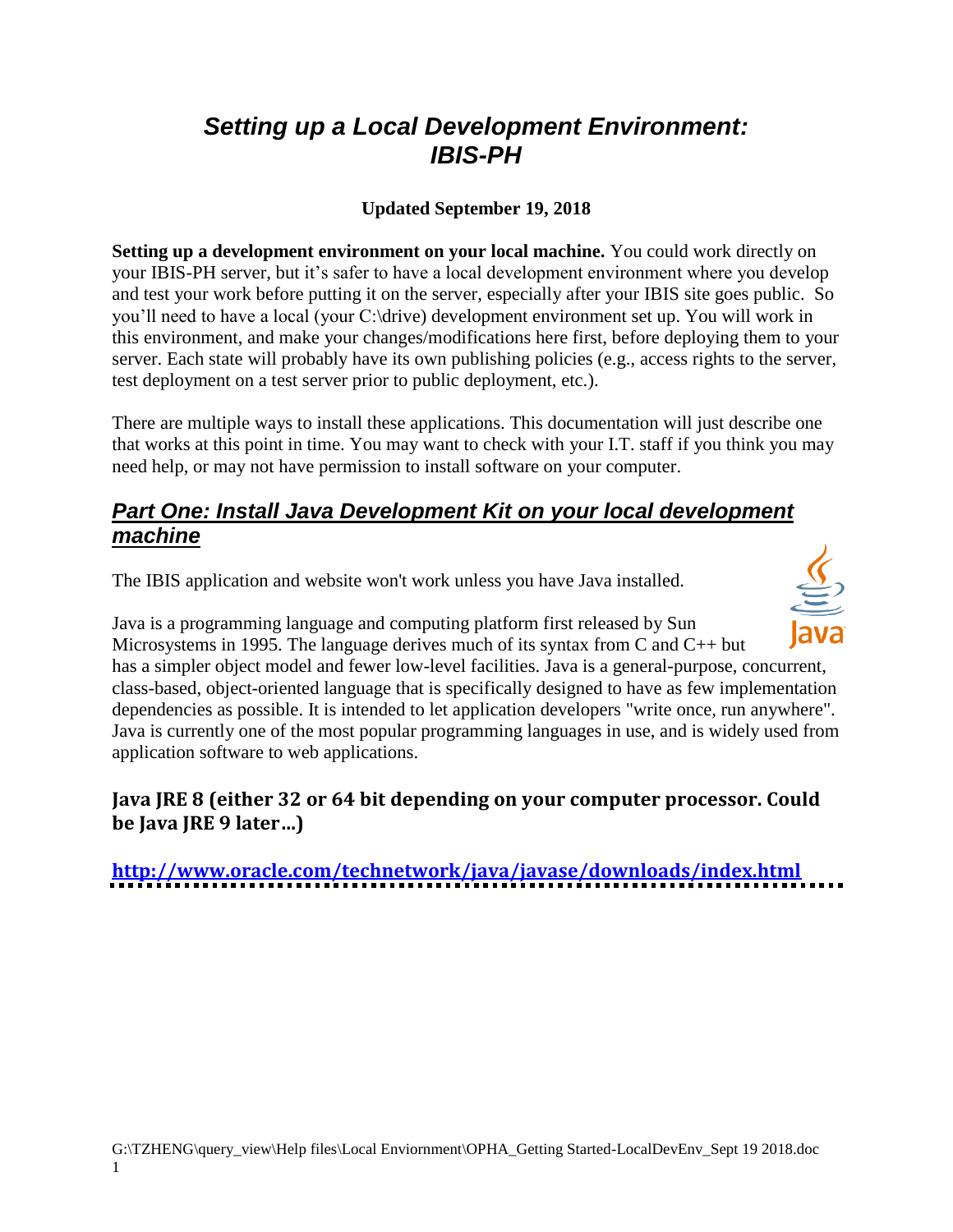

Step by step:

- 1) Go to the Sun Developer Network at: http://www.oracle.com
- 2) Hover over "Downloads" in the top menu and choose Java for Developers under Popular Downloads on the Left hand side.
- 3) Select "Java SE" from the list of downloads available. This will take you to a new page.
- 4) Click on the "JRE" Download button. This will take you to a new page.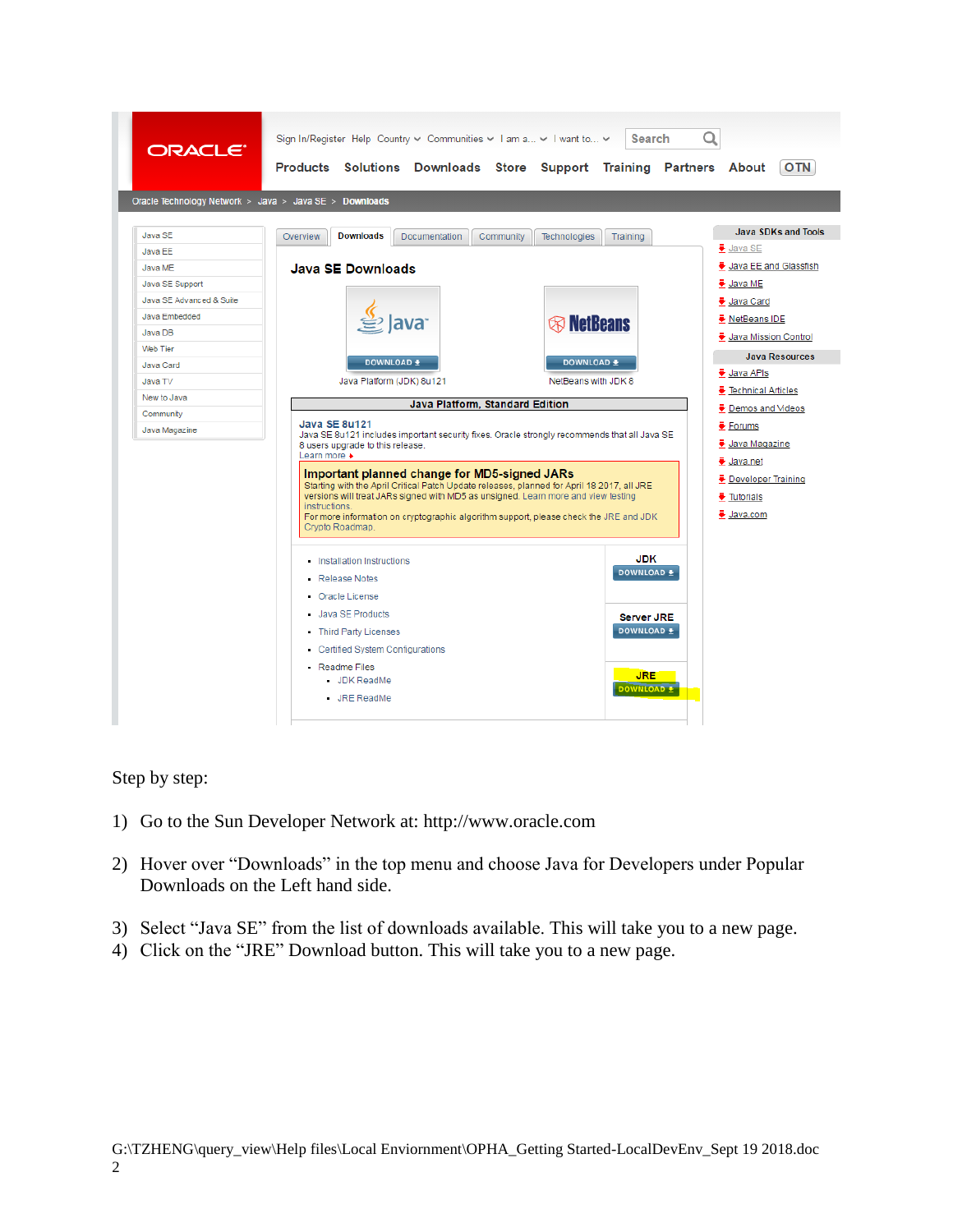| ORACLE <sup>®</sup>      | Sign In/Register Help Country $\vee$ Communities $\vee$ I am a $\vee$ I want to $\vee$ |                  | <b>Search</b><br>Products Solutions Downloads Store Support Training Partners About            | <b>OTN</b>                  |
|--------------------------|----------------------------------------------------------------------------------------|------------------|------------------------------------------------------------------------------------------------|-----------------------------|
|                          | Oracle Technology Network > Java > Java SE > Downloads                                 |                  |                                                                                                |                             |
| Java SE                  | <b>Downloads</b><br>Overview                                                           | Documentation    | Community<br><b>Technologies</b><br>Training                                                   | <b>Java SDKs and Tools</b>  |
| Java FF                  |                                                                                        |                  |                                                                                                | $\clubsuit$ Java SE         |
| Java MF                  |                                                                                        |                  |                                                                                                | Java EE and Glassfish       |
|                          | Java SE Runtime Environment 8 Downloads                                                |                  |                                                                                                |                             |
| Java SE Support          |                                                                                        |                  | Do you want to run Java™ programs, or do you want to develop Java programs? If you want to run | $\frac{1}{2}$ Java ME       |
| Java SE Advanced & Suite |                                                                                        |                  | Java programs, but not develop them, download the Java Runtime Environment, or JRE™.           | <b>↓</b> Java Card          |
| Java Embedded            |                                                                                        |                  | If you want to develop applications for Java, download the Java Development Kit, or JDK™. The  | <b>↓</b> NetBeans IDE       |
| Java DB                  | JDK includes the JRE, so you do not have to download both separately.                  |                  |                                                                                                |                             |
|                          | ↓ Java Mission Control<br>JRE 8u121 Checksum                                           |                  |                                                                                                |                             |
| Web Tier                 |                                                                                        |                  |                                                                                                | <b>Java Resources</b>       |
| Java Card                |                                                                                        |                  |                                                                                                | $\ddot{\bullet}$ Java APIs  |
| Java TV                  |                                                                                        |                  | Java SE Runtime Environment 8u121                                                              |                             |
| New to Java              |                                                                                        |                  | You must accept the Oracle Binary Code License Agreement for Java SE to download this          | <b>₹</b> Technical Articles |
| Community                |                                                                                        | software.        |                                                                                                | <b>↓</b> Demos and Videos   |
|                          |                                                                                        |                  | ○ Accept License Agreement ● Decline License Agreement                                         | $\ddot{\bullet}$ Forums     |
| Java Magazine            | <b>Product / File Description</b>                                                      | <b>File Size</b> | <b>Download</b>                                                                                | ↓ Java Magazine             |
|                          | Linux x86                                                                              |                  | 56.92 MB ÷ire-8u121-linux-i586.rpm                                                             |                             |
|                          | Linux x86                                                                              |                  | 72.76 MB •ire-8u121-linux-i586.tar.gz                                                          | $\ddot{\bullet}$ Java.net   |
|                          | Linux x64                                                                              |                  | 54.39 MB • ire-8u121-linux-x64.rpm                                                             | <b>↓</b> Developer Training |
|                          | Linux x64                                                                              |                  | 70.26 MB ÷ire-8u121-linux-x64.tar.gz                                                           | $\ddot{\bullet}$ Tutorials  |
|                          | Mac OS X<br>Mac OS X                                                                   |                  | 62.28 MB • ire-8u121-macosx-x64.dmg                                                            |                             |
|                          | Solaris SPARC 64-bit                                                                   |                  | 53.91 MB → jre-8u121-macosx-x64.tar.gz<br>52.05 MB ÷jre-8u121-solaris-sparcv9.tar.gz           | <b>↓</b> Java.com           |
|                          | Solaris x64                                                                            |                  | 49.9 MB Vire-8u121-solaris-x64.tar.gz                                                          |                             |
|                          | Windows x86 Online                                                                     |                  | 0.7 MB • ire-8u121-windows-i586-iftw.exe                                                       |                             |
|                          | Windows x86 Offline                                                                    |                  | 53,81 MB •ire-8u121-windows-i586.exe                                                           |                             |
|                          | Windows x86                                                                            |                  | 59.17 MB Fire-8u121-windows-i586.tar.gz                                                        |                             |
|                          | Windows x64 Offline                                                                    |                  | 61.18 MB Fire-8u121-windows-x64.exe                                                            |                             |
|                          | Windows x64                                                                            |                  | 62.66 MB Vire-8u121-windows-x64.tar.gz                                                         |                             |
|                          |                                                                                        |                  |                                                                                                |                             |

- 5) Download [jre-8u121-windows-x64.exe](javascript:%20void(0))
- 6) Save File. Your computer will have a default location where it saves downloads.
- 7) Run the .exe file, and follow the steps to install Java in your C:\Program Files\Java directory, using all of the default settings.
	- a. The first popup window is 'Open Executable File?' Select 'OK'
	- b. The second popup window is 'Java(TM) SE Development Kit  $8$  Setup'. Select ‗Next'
	- c. The third popup window is 'Java(TM) SE Development Kit  $8 -$ Custom Setup'. Select 'Next'
	- d. The fourth popup window shows you the installation progress. It will bring up another popup window, ‗Java Setup – Destination Folder'. It will default to Install to:  $C:\nProgram Files\Java\ire8\$ . This should be fine, so select 'Next'.
	- e. The next popup window is 'Java Setup Close Programs'. Select 'Close Programs' and Continue'. Hit 'Ok' if you are prompted to.
	- f. The final popup window is 'Java(TM) SE Development Kit 8 Update  $XX -$ Complete'. Select 'Finish'. This will take you to a new browser tab which will encourage you to register your Java Development Kit (JDK). Just close this tab.
- 8) Make the file "seteny.bat"
	- a. Copy following text and save it as "seteny.bat" under  $C:\$ apache-tomcat-9.0.10\bin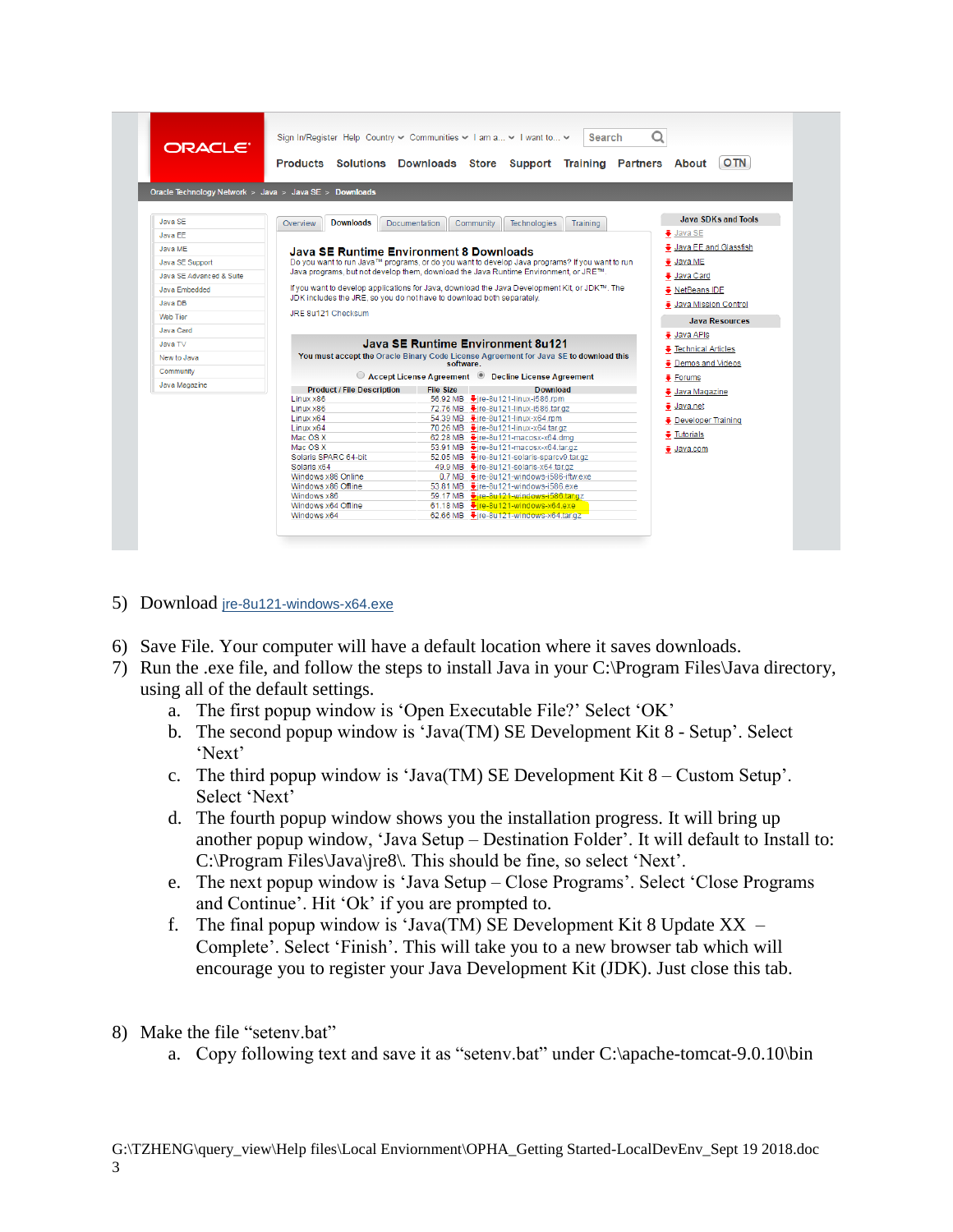```
set "JRE_HOME=C:\Program Files\Java\jre1.8"
 exit /b 0
```

```
setenv.bat - Notepad
File Edit Format View Help
set "JRE HOME=C:\Program Files\Java\jre1.8.0 181"
  exit / b 0
```
b. Update the JRE\_HOME path to the downloaded version at the time.

## *Part Two: Install Tomcat on your local development machine\_\_\_\_\_\_\_\_*

The IBIS application and website won't work unless you have Tomcat installed.



Apache Tomcat is an open source software implementation of the Java Servlet and JavaServer Pages technologies. Tomcat is like an operating system for web applications.

- 1) Go to The Apache Foundation Website at:<http://tomcat.apache.org/index.html>
- 2) Select most current version "Tomcat 9.0" from the list of Apache projects on the left. As of March 13, 2017, the most recent version is 9.0.0.M18. (Could be Tomcat 10.0 etc. later)
- 3) Scroll down to the section "Binary Distributions". Under the "Core" bullet, select the file called 64-bit Windows zip (pgp, md5). Be noted, selecting "32-bit" or "64-bit" depends on which your computer processor allows you. To find out what processor your computer has, follow the following steps:
	- a. On your window's toolbar, click on the 'Start' button, then go to 'My Computer'.
	- b. While your curser is on 'My Computer', right click to bring up the menu.
	- c. Choose 'Properties'
	- d. This will bring up a new window called 'System Properties'. Make sure you are on the 'General' tab, which will show you what processor your computer uses.
- 4) Save the file to your C:\ drive or some place you will be able to find it, such as a dedicated ―Downloads‖ folder.
- 5) Unzip the files to your C:\ drive. This will create a new folder you can use for the IBIS 2.3 set up. The file created is: **apache-tomcat-x.y.zz**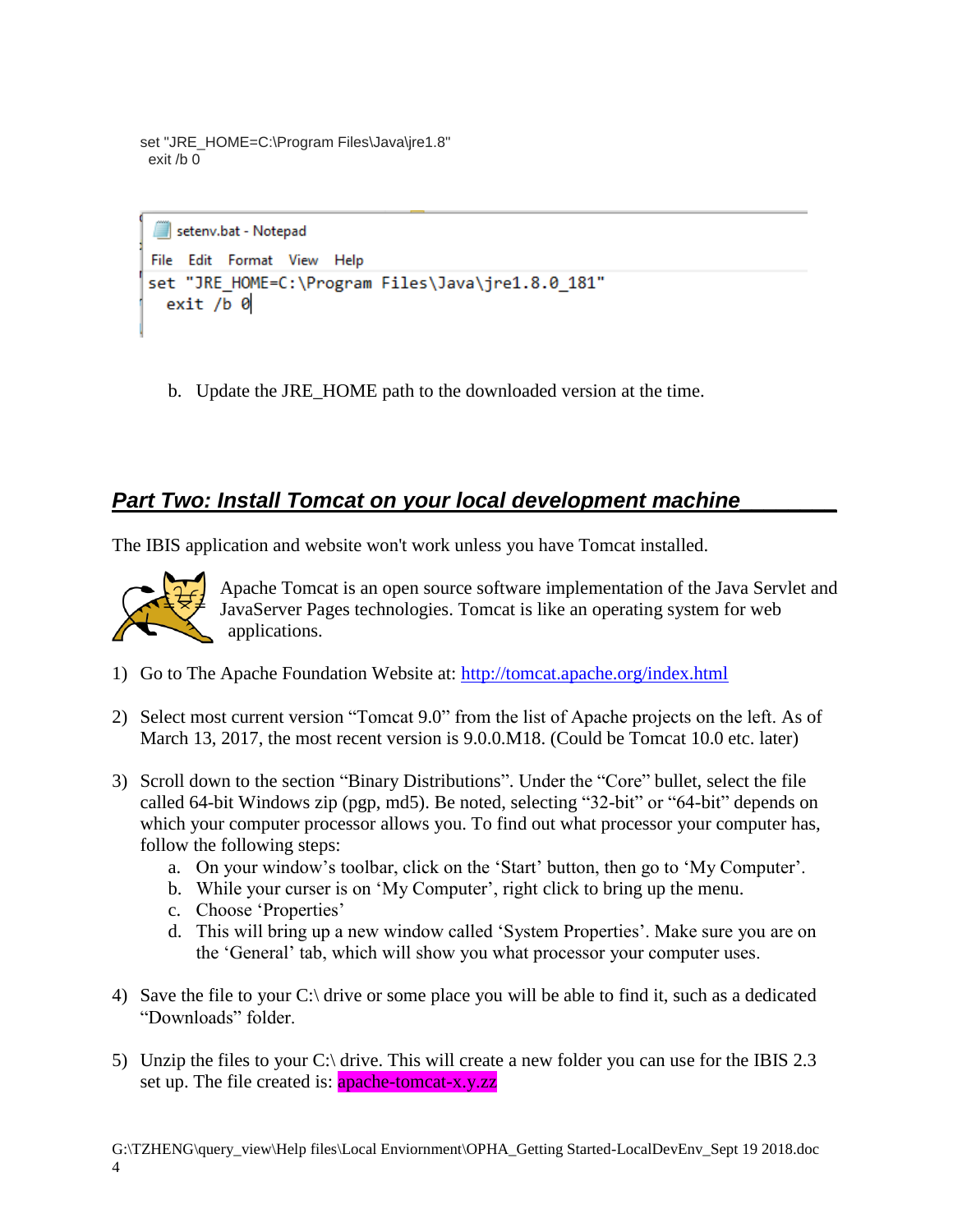Please note: " $x,y,zz$ " is a version number from 0 to 9 or alphabetic. Please plug here by the most current version you get on the site, such as "9.0.0M18".



The following pink highlighted name should be used consistently in the following set up.

- 6) Your Tomcat folder should have the following contents:
	- a. Subdirectories: bin, conf, lib, logs, temp, webapps, and work
	- b. Files: LICENSE, NOTICE, RELEASE-NOTES, RUNNING.txt
- 7) Create a shortcut on your desktop for starting up Tomcat:
	- a. Go to your desktop and right click on an empty spot to bring up the menu.
	- b. Select New  $\rightarrow$  Shortcut
	- c. Use the browse function get to the location of the startup item:  $C:\qquad$  $x.y.zz\binom{bin}{startup.bat}$ . For some reason, when we typed the path in instead of using browse to point to it, the Tomcat shortcut did not work.
	- d. Name the shortcut "Tomcat-2" or something similar
- 8) Test Tomcat to make sure it is installed properly
	- a. Double click on your new shortcut to start Tomcat
	- b. Start any browser
	- c. In the address bar, type in [http://localhost:8080](http://localhost:8080/)
	- d. Hit enter
	- e. You should be directed to an Apache Tomcat page with the message "If you're seeing this page via a web browser, it means you've setup Tomcat successfully. Congratulations!" (see Figure 1)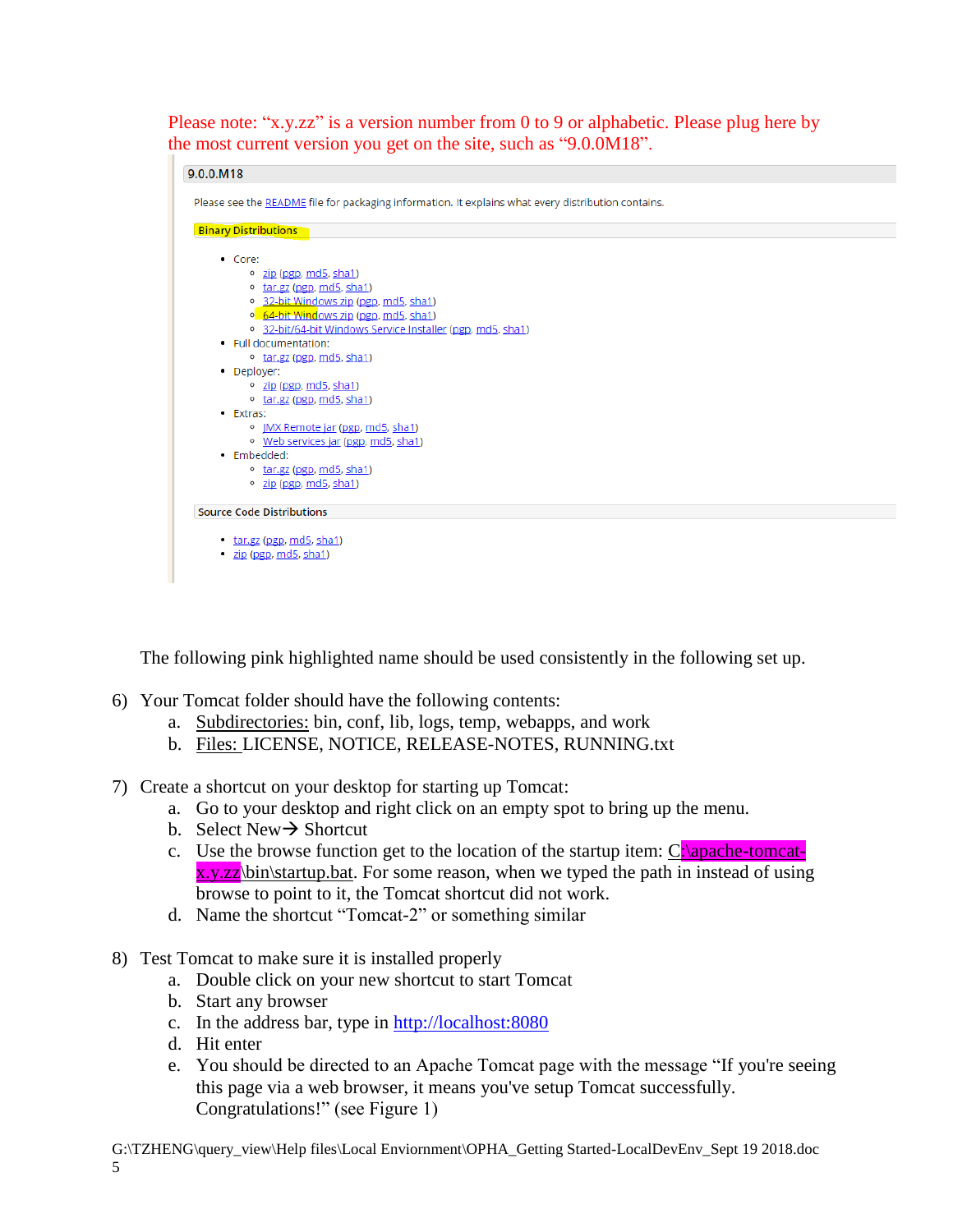

#### \*\*\*\*\*\*PLEASE NOTE\*\*\*\*\*\*\*

If the local tomcat doesn't work at this point please do following:

You will now need to download 3 dependent \*.jar files and place in your **C:/***local tomcat name***/lib** folder:

Additional jar files are available in the repository:

#### **a. commons-logging-1.1.3.jar**

https://trac.ibisph.org/trac/browser/main/adopters/tools/additional\_jars/jars\_for\_logging/commonslogging-1.1.3.jar

#### **b. log4j-1.2.17.jar**

https://trac.ibisph.org/trac/browser/main/adopters/tools/additional\_jars/jars\_for\_logging/log4j-1.2.17.jar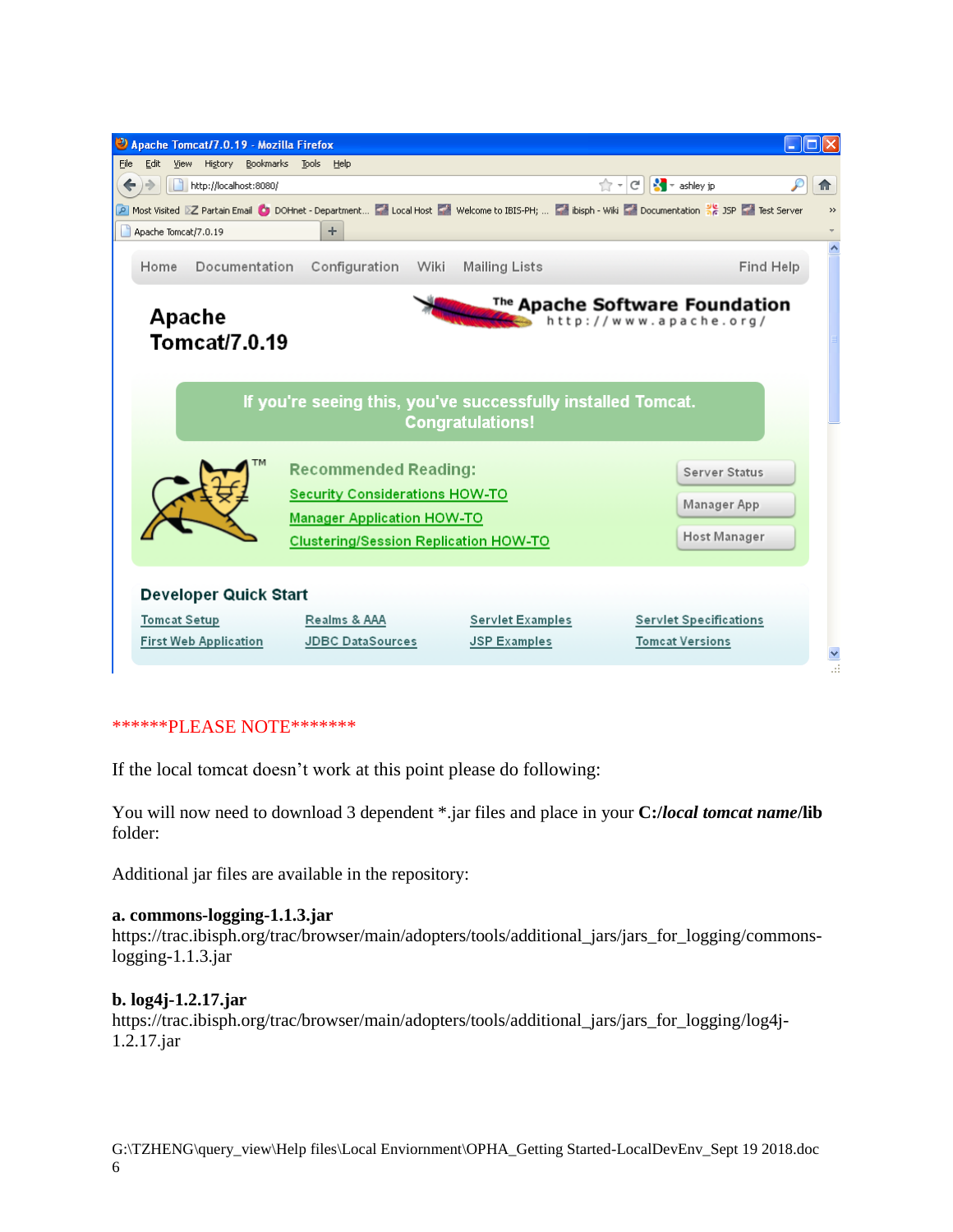### **c. javamail - mail.1.4.4.jar**

https://trac.ibisph.org/trac/browser/main/adopters/tools/additional\_jars /javamail/mail-1.4.4.jar

If you need help installing Tomcat, please see

http://ibis.health.utah.gov/docs/view/install/Tomcat.html for more detailed information.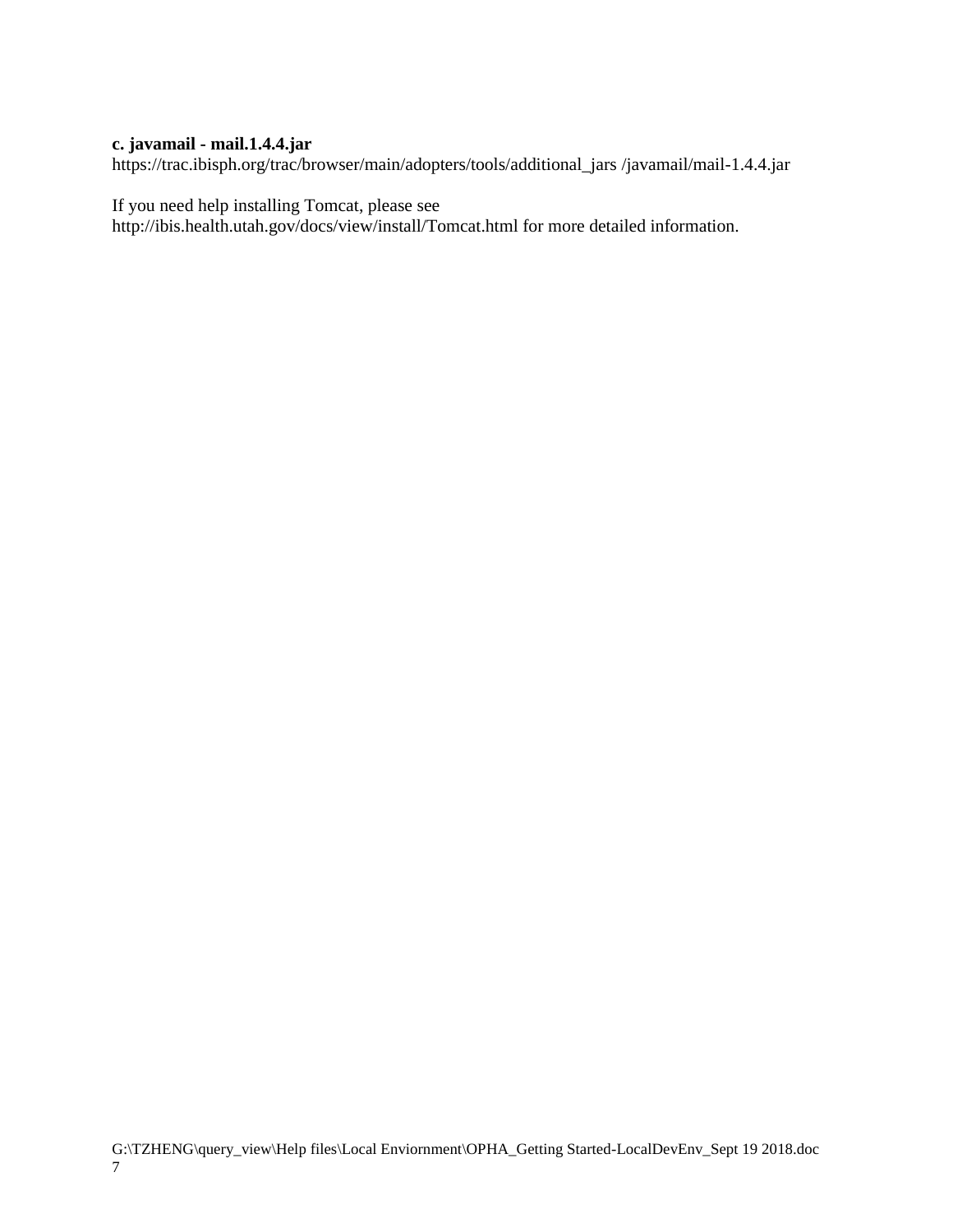## *Part Three: Install Tortoise SVN on your machine\_\_\_\_\_\_\_\_\_\_\_\_\_\_\_\_\_\_*

We use TortoiseSVN as a tool to communicate between our local desktop files and our repository.

**TortoiseSVN** 

TortoiseSVN is a software program that allows you to access the file repository from your WINDOWS EXPLORER window (the "file manager" Explorer, not Internet Explorer). If you're an IBIS software adopter, you'll want to use Tortoise because it allows you to download entire directories from the file repository, and allows you to update your version to the latest repository version.

1) Download the most recent version of TortoiseSVN 64bit from

<http://tortoisesvn.net/downloads.html> by clicking on the blue button which says 'TortiseSVN 64-Bit' (Based on your computer processor). The current version is 1.9.5. (If you are unsure of your processor, follow the steps in Part Two of this document, section 3), a-d.

| About<br>Downloads<br>Home                                                                                                                                                           | Support/Docs<br>Other tools<br>Support this project<br><b>Translations</b>                                                                                                                                                                                                                                                 |
|--------------------------------------------------------------------------------------------------------------------------------------------------------------------------------------|----------------------------------------------------------------------------------------------------------------------------------------------------------------------------------------------------------------------------------------------------------------------------------------------------------------------------|
|                                                                                                                                                                                      | <b>TortoiseSVN</b>                                                                                                                                                                                                                                                                                                         |
| Info                                                                                                                                                                                 | Downloads                                                                                                                                                                                                                                                                                                                  |
| About<br><b>About TortoiseSVN</b><br>Screenshots<br>Screenshots of various dialogs<br><b>Testimonials</b><br>What users say about TortoiseSVN<br><b>News Archive</b><br>News archive | The current version is 1.9.5<br>For detailed info on what's new, read the changelog and the release notes.<br>-Advertisement<br>$\triangleright$ X<br><b>3 Easy Steps:</b><br>h 1. Click "Start Download"<br><b>START DOWNLOAD</b><br>と 2. Download on our website<br>3. Enjoy Employment Forms<br><b>J</b> GetFormsOnline |
| <b>Support</b>                                                                                                                                                                       | The current version 1.9.5 is linked against the Subversion library 1.9.5.                                                                                                                                                                                                                                                  |
| <b>FAQ</b><br>Frequently asked questions                                                                                                                                             | Please make sure that you choose the right installer for your PC, otherwise the setup will fail.                                                                                                                                                                                                                           |
| <b>Help files</b><br>The complete documentation                                                                                                                                      | for 64-bit OS<br>for 32 bit OS                                                                                                                                                                                                                                                                                             |
| Useful tips<br>Tips about not well known features                                                                                                                                    | TortoiseSVN 1.9.5 - 32-bit<br>TortoiseSVN 1.9.5 - 64-bit                                                                                                                                                                                                                                                                   |
| Mailing lists<br>Where to find the mailing lists                                                                                                                                     | To verify the file integrity follow these instructions.                                                                                                                                                                                                                                                                    |
| Report buas<br>How and where to report a bug<br><b>Translations</b><br>Help translate<br>Project status<br>Overview of releases                                                      | Context menu in file-open/save dialogs on x64 OS<br>$\blacksquare$<br>On x64 versions of Windows, the TortoiseSVN context menu and overlays<br>won't show for 32-bit applications in their file-open/save dialogs until you<br>install the 2015 C-runtime for x86. (select the vc_redist.x86.exe file for<br>download).    |
| <b>Misc</b><br>Issue tracker plugins<br>Pluains to connect with issue                                                                                                                | Note: this only applies to 32-bit applications on x64 OS. The Windows explorer<br>is not affected by this.                                                                                                                                                                                                                 |

2) A new dialog box will come up titled "Opening TortoiseSVN-1.9.5.27581-x64-svn-1.9.5.msi". Select "Save File"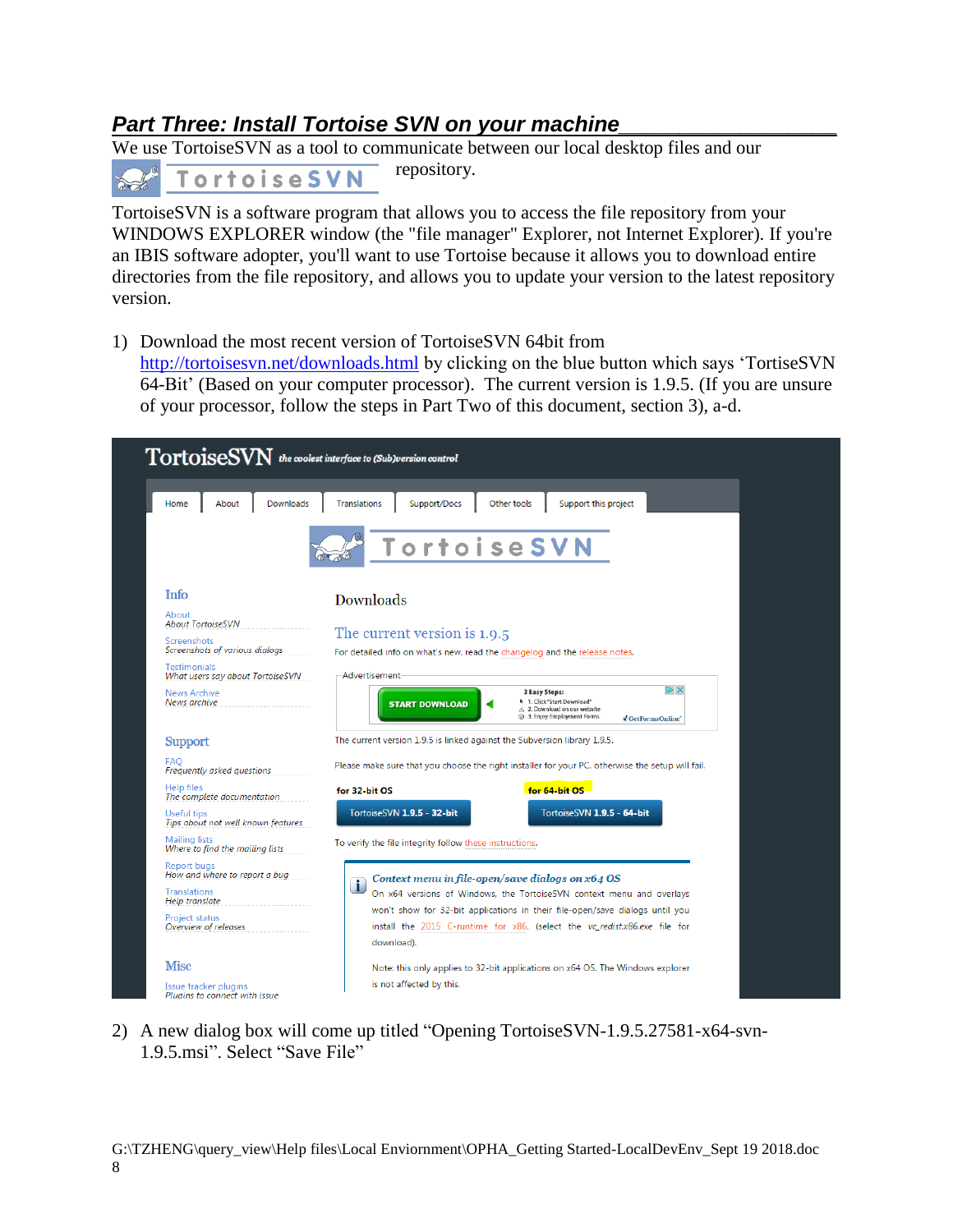- 3) Your computer will have a default location where it saves downloads. The easiest way to run the file you just downloaded is to click on it from the 'Downloads' window your browser will show when the file has completed downloading.
- 4) Run the \*.msi file, and follow the steps to install TortoiseSVN in your C:\Program Files\Java directory.
	- a. The first popup window is 'Open Executable File?' Select 'OK'.
	- b. The second popup window is 'TortoiseSVN-1.9.5.27581-x64-svn-1.9.5.msi Setup'. Select 'Next', then follow the prompts to install the program using the default settings.
	- c. The last window which will pop up will tell you that you need to restart your system. Select "Yes" to restart your system.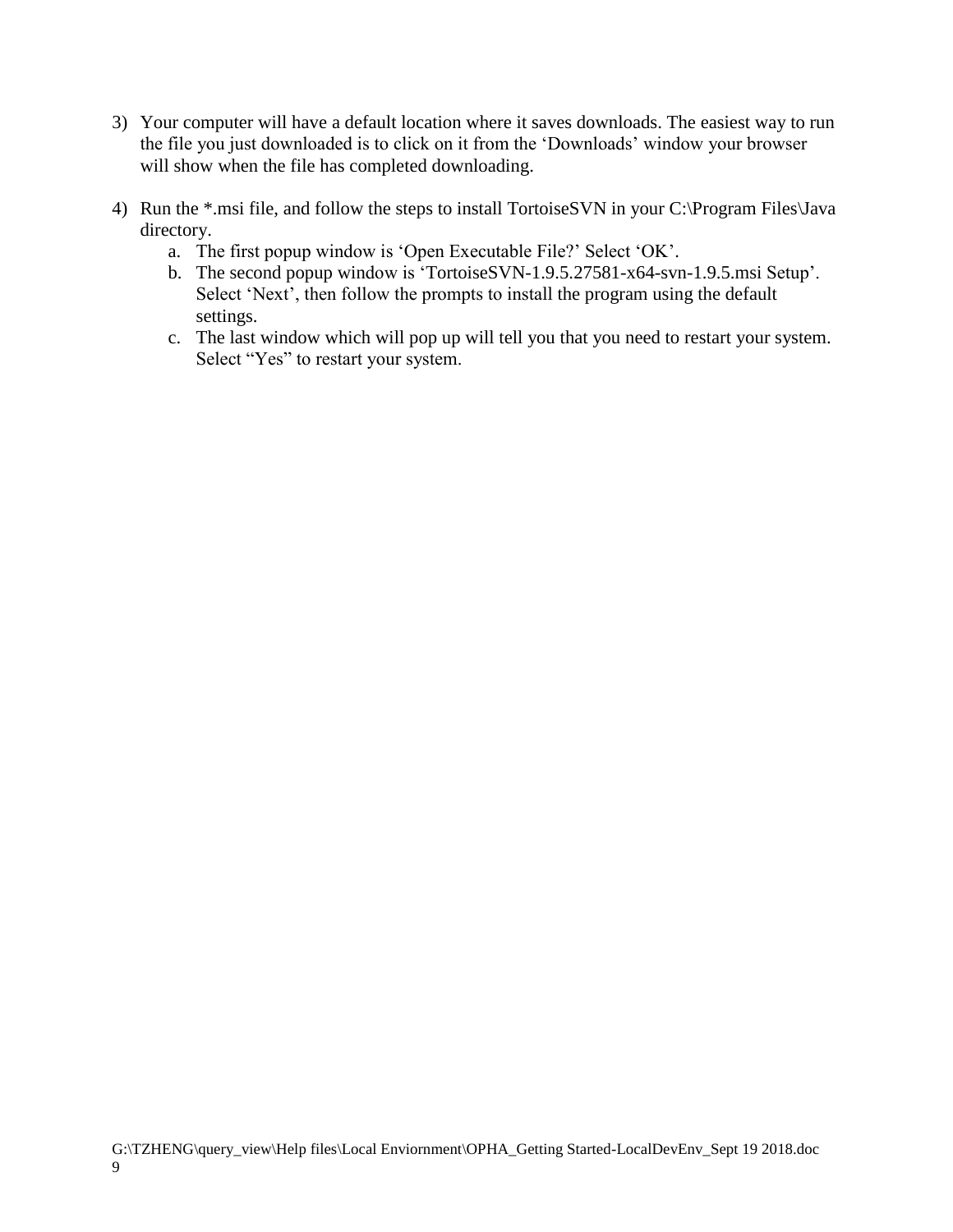## *Part Four: Install the IBIS-View 2.3 application on your local machine*

- 1) Once TortoiseSVN has been installed, you will need to **EXPORT the core code to your local tomcat**.
	- a. Open Windows Explorer
	- b. Browse to the new Tomcat folder you just created. In this example, the folder is called ‗apache-tomcat-x.y.zz'
	- c. From apache-tomcat-x.y.zz, open the folder 'webapps'
	- d. Right click in the webapps folder and choose TortoiseSVN > Export
	- e. You will be prompted to fill in a path for the 'URL of Repository'. To do this you will need to type in<https://svn.ibisph.org/svn/main> and then hit the ellipses '...' button
	- f. Once you hit the '...' button, you will be able to see the core documents
	- g. Browse to:
		- a) [https://svn.ibisph.org/svn/main/](https://svn.ibisph.org/svn/main)[tags/](https://trac.ibisph.org/trac/browser/main/tags?order=name)[releases/](https://trac.ibisph.org/trac/browser/main/tags/releases?order=name)[2.3](https://trac.ibisph.org/trac/browser/main/tags/releases/2.3?order=name)[/2.3.0](https://trac.ibisph.org/trac/browser/main/tags/releases/2.3/2.3.0?order=name)[/ibisph-](https://trac.ibisph.org/trac/browser/main/tags/releases/2.3/2.3.0/ibisph-view?order=name)

[view](https://trac.ibisph.org/trac/browser/main/tags/releases/2.3/2.3.0/ibisph-view?order=name)[/src](https://trac.ibisph.org/trac/browser/main/tags/releases/2.3/2.3.0/ibisph-view/src?order=name)[/main/](https://trac.ibisph.org/trac/browser/main/tags/releases/2.3/2.3.0/ibisph-view/src/main?order=name)[webapp](https://trac.ibisph.org/trac/browser/main/tags/releases/2.3/2.3.0/ibisph-view/src/main/webapp?order=name)

- b) *Make sure you have clicked on the 'webapp' folder and that the complete path shows in the URL: box at the top of the window*
- h. Hit 'Ok' to confirm the path you selected
- i. In the Export popup, make sure that
	- a) The URL of repository is: **[https://svn.ibisph.org/svn/main/](https://svn.ibisph.org/svn/main)[tags/](https://trac.ibisph.org/trac/browser/main/tags?order=name)[releases](https://trac.ibisph.org/trac/browser/main/tags/releases?order=name)[/2.3/](https://trac.ibisph.org/trac/browser/main/tags/releases/2.3?order=name)[2.3.0](https://trac.ibisph.org/trac/browser/main/tags/releases/2.3/2.3.0?order=name)[/ibisph](https://trac.ibisph.org/trac/browser/main/tags/releases/2.3/2.3.0/ibisph-view?order=name)[view](https://trac.ibisph.org/trac/browser/main/tags/releases/2.3/2.3.0/ibisph-view?order=name)[/src](https://trac.ibisph.org/trac/browser/main/tags/releases/2.3/2.3.0/ibisph-view/src?order=name)[/main/](https://trac.ibisph.org/trac/browser/main/tags/releases/2.3/2.3.0/ibisph-view/src/main?order=name)[webapp](https://trac.ibisph.org/trac/browser/main/tags/releases/2.3/2.3.0/ibisph-view/src/main/webapp?order=name)**
	- b) The Export directory default will say C:\apache-tomcatx.y.zz\webapps\webapp. You will need to change it so that it looks like this: C:\apache-tomcat-x.y.zz\webapps\ibisph-view. If you do not make this change, your files will not load correctly.
- j. Hit ‗Ok' to download the files. You should see a popup window with purple text showing the files you are exporting. When it is done exporting, hit 'Ok' to close the popup.

### 2) You will now need to **EXPORT your state-specific** files

- a. From C:\apache-tomcat-x.y.zz\webapps\ibisph-view right click and choose TortoiseSVN Export
- b. You will be prompted to fill in a path for the 'URL of Repository'. To do this you will need to type in<https://svn.ibisph.org/svn/main> and then hit the ellipses '...' button
- c. Once you hit the '...' button, you will be able to see the documents
- d. Click on the '...' to set the URL Repository to [https://svn.ibisph.org/svn/main/](https://svn.ibisph.org/svn/main)adopters/ut/trunk/src/main/webapps/ibisph-view e. Hit OK
- f. The URL of repository should be set to <https://svn.ibisph.org/svn/main>[/adopters/ut/trunk/src/main/webapps/ibisph-view](http://www.ibisph.org/svn/main/adopters/ut/trunk/src/main/webapps/ibisph-view)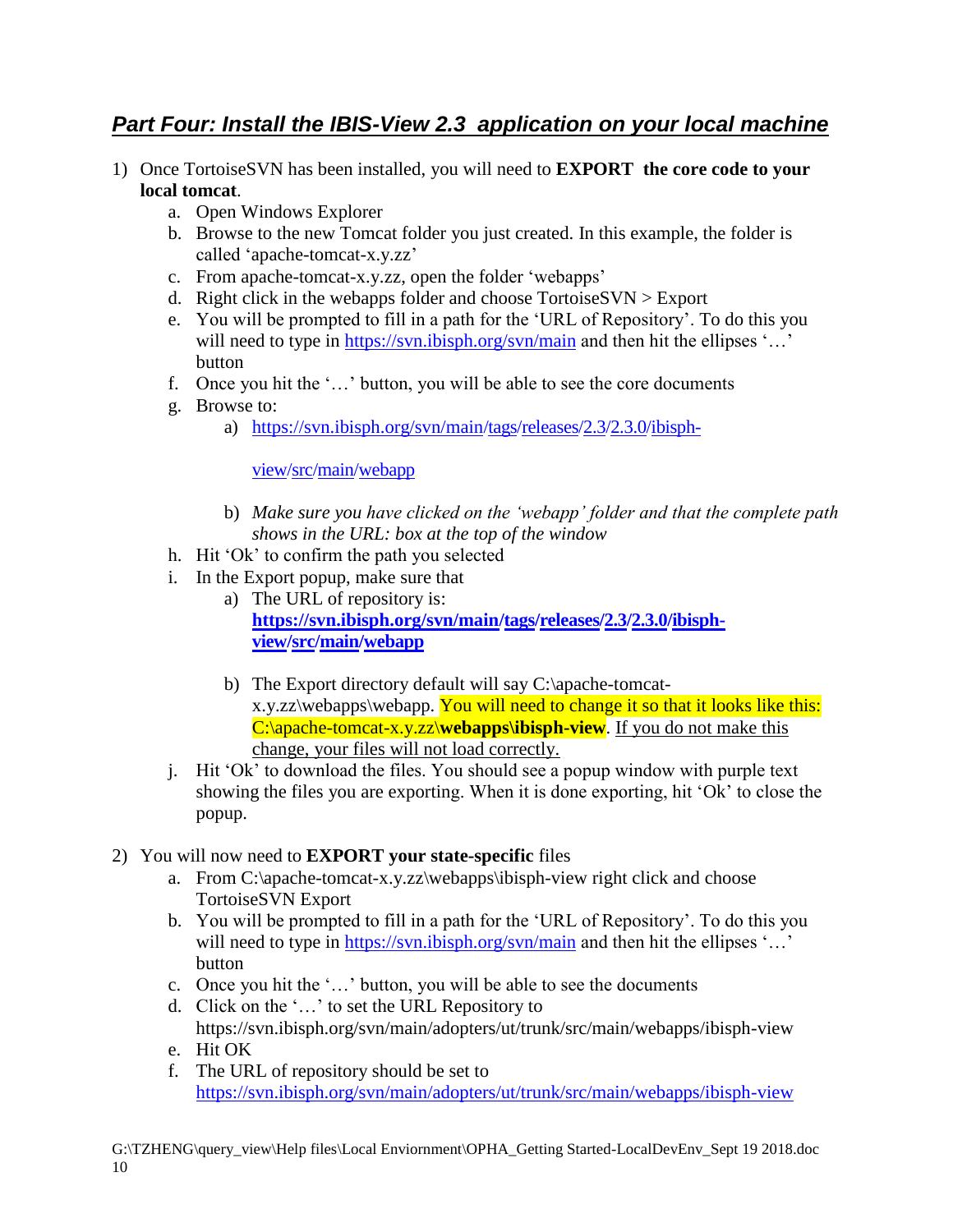- g. The Export directory default will say C:\apache-tomcat-x.y.zz\webapps\**ibisphview**\ibisph-view. You will need to delete the redundant 'ibisph-view' so that the line look like this: C:\apache-tomcat-x.y.zz\webapps\ibisph-view. If you do not make this change, your files will not load correctly.
- h. Hit 'Ok' to export the files
- i. You will get a pop-up window that says "The target folder  $C:\$ apache-tomcatx.y.zz\webapps\ is not empty! Are you sure you want to checkout/export into that folder?"
- j. Hit 'Yes' to begin the export. When it is done, hit 'Ok' to close the Export box.
- 3) **CHECKOUT ibisph-content** to your local drive. This file will be on the same level as your ibisph-view folder
	- a. From C:\apache-tomcat-x.y.zz\webapps, right click and choose TortoiseSVN— RepoBrowser
	- b. A generic URL box will come up. Click OK to continue to the next step.
	- c. A new window will come up. From the left-hand nav screen navigate to https://svn.ibisph.org/svn/main/adopters/ut/trunk/src/main/webapps/ibisph-content
	- d. Hover over the 'ibisph-content' folder and right-click to select checkout.
	- e. The URL of repository will be set to: http://www.ibisph.org/svn/main/adopters/ut/trunk/src/main/webapps/ibisph-content
	- f. The 'Export directory' should be set to: C:\apache-tomcat-x.y.zz\webapps\ibisphcontent
	- g. The Checkout Depth should be fully recursive
	- h. Hit 'Ok' to export the files

You should **make sure that your state files loaded properly**. To do this, follow these steps:

- a. Start your local host by double clicking on your 'apache-tomcat-x.y.zz' shortcut on your desktop. This will bring up the black Tomcat dialog window
- b. Start any browser
- c. In the address bar, type i[n http://localhost:8080/ibisph-view](http://localhost:8080/ibisph-view)
- d. Hit enter
- e. You should see the IBIS-PH page. *Utah can tell that this is our site because you will see* Utah feel and look web site.

*At this point your local site will be totally functional. In order to make changes to your local code and submit them to your repository, you need to continue onto the next step to checkout your state files. This will create the link between your local development environment and the file repository on the server.*